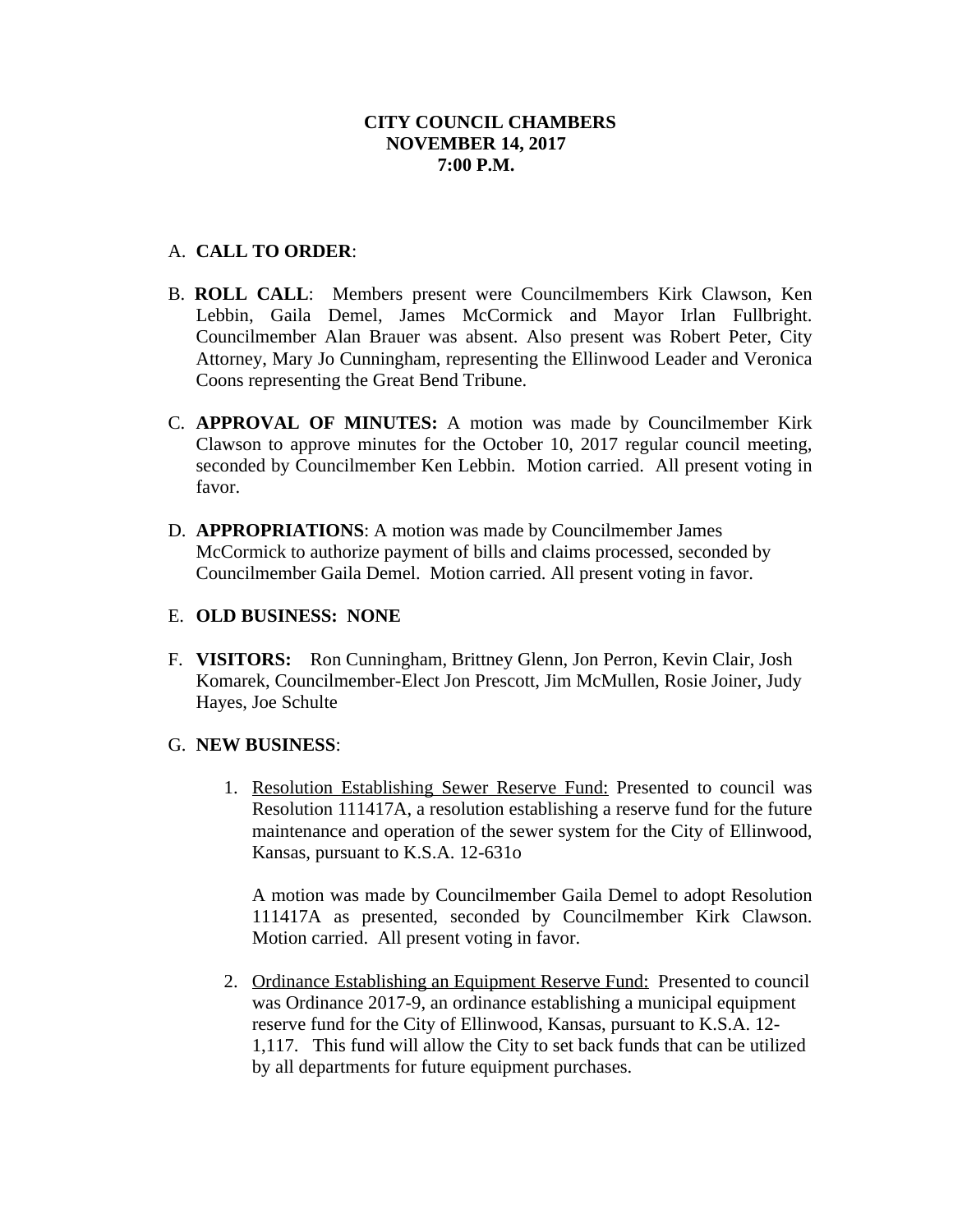A motion was made by Councilmember Ken Lebbin to approve Ordinance 2017-9 as presented, seconded by Councilmember James McCormick. Motion carried. All present voting in favor.

3. Adopt Updated Cafeteria Plan Document: The City's Premium Only Plan (POP) Cafeteria Plan is administered by TASC, a third-party administrator and it is recommended to download and adopt the Plan Document annually at renewal to ensure the document contains the most current regulations and plan eligibility or benefit changes. Presented to council was the updated plan document for the City's Premium Only Plan (POP) Cafeteria Plan for the plan year November 1, 2017 through October 31, 2018.

A motion was made by Councilmember Ken Lebbin, to approve the Plan Document as presented above, subject to researching a change from a 21 year age eligibility to an 18 year age eligibility requirement, seconded by Councilmember Gaila Demel . Motion carried. All present voting in favor.

Councilmember Alan Brauer arrived at the meeting at 7:25.

4. Adoption of Ordinance Authorizing Issuance of G.O. Bonds: Greg Vahrenberg of Piper Jaffray joined the meeting via phone call and summarized the results of the City's sale of Series 2017 General Obligation Bonds. The City conducted a competitive sale at 11:00 AM on November 14, 2017 and received four bids for the bonds with interest rates ranging from 2.66% to 2.78%. The bond sale results are as follows:

| <b>Account Manager</b>                | <b>True Interest Cost</b> |
|---------------------------------------|---------------------------|
| Commerce Bank                         | 2.662848%                 |
| UMB Bank, n.a.                        | 2.707484%                 |
| <b>Central States Capital Markets</b> | 2.742745%                 |
| Cooper Malone                         | 2.783050%                 |

Mr. Vahrenberg explained the best bid was an average interest rate of 2.662848% which was submitted by Commerce Bank. Also, the bid from Commerce Bank included a premium paid to the City in the amount of \$11,640.50 in addition to the purchase of the principal amount of the Bonds. Mr. Vahrenberg further added that they have verified the accuracy of the bid from Commerce Bank and recommend the council accept this bid for the Bonds.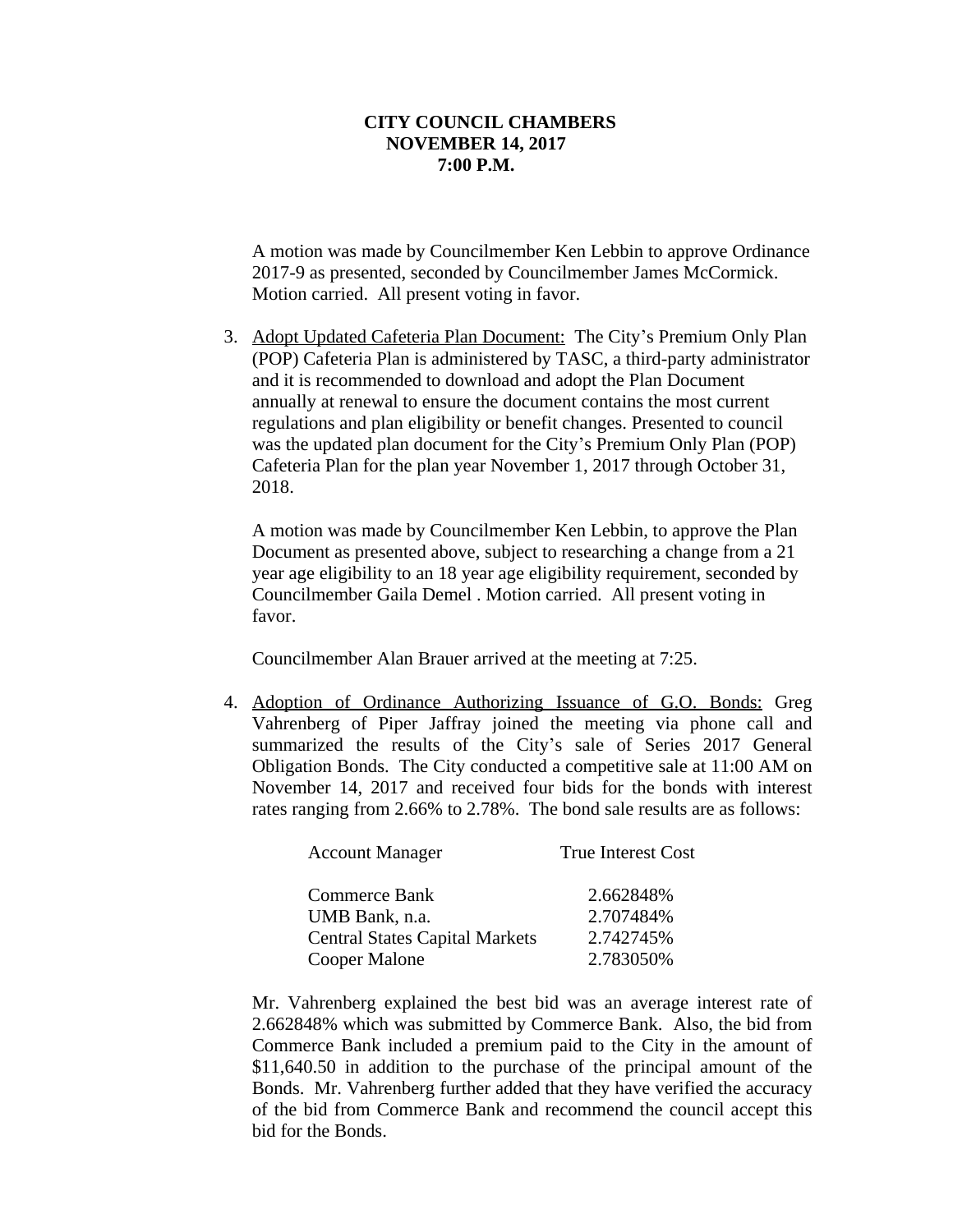A motion was made by Councilmember Gaila Demel to award the sale of the bonds to Commerce Bank whose bid of 2.662848% represents the lowest true interest cost to the City, seconded by Councilmember Kirk Clawson. Motion carried. All voting in favor.

Presented to council was Ordinance 2017-10, an ordinance of the City of Ellinwood, Kansas, authorizing the issuance of the City's general obligation bonds, series 2017, in the aggregate principal amount of \$1,250,000, for the purpose of financing the costs of multiple capital improvements in the City; providing for the levy and collection of an annual tax for the purpose of paying the principal of and interest on said bonds; authorizing certain other documents and actions; and making certain covenants with respect thereto.

A motion was made by Councilmember Ken Lebbin to approve Ordinance 2017-10 as presented and authorize the Mayor and City Clerk to execute all related documents, seconded by Councilmember Kirk Clawson. Motion carried. All voting in favor.

5. Adoption of Bond Resolution for Bond Sale: Presented to Council was Resolution 111417-B, a resolution prescribing the form and details of and authorizing and directing the sale and delivery of general obligation bonds, series 2017, in the total aggregate principal amount of \$1,250,000, of the City of Ellinwood, Kansas, previously authorized by Ordinance No 2017-10 of the City, making certain covenants and agreements to provide for the payment and security thereof, and authorizing certain other documents and action connected therewith.

A motion was made by Councilmember Kirk Clawson to approve Resolution 111417-B as presented and authorize the Mayor and City Clerk to execute given documents, seconded by Councilmember Gaila Demel. Motion carried. All voting in favor.

6. City Office Remodel Bids: At the September 12, 2017 council meeting, staff reported bid proposals were sent to local contractors for the city office remodel project. Staff reported the city received two bids, but was concerned that the original bid specification sheet lacked certain details. At the September 12, 2017 council approved a motion to reject all bids and re-bid the project with a more detailed bid specification sheet.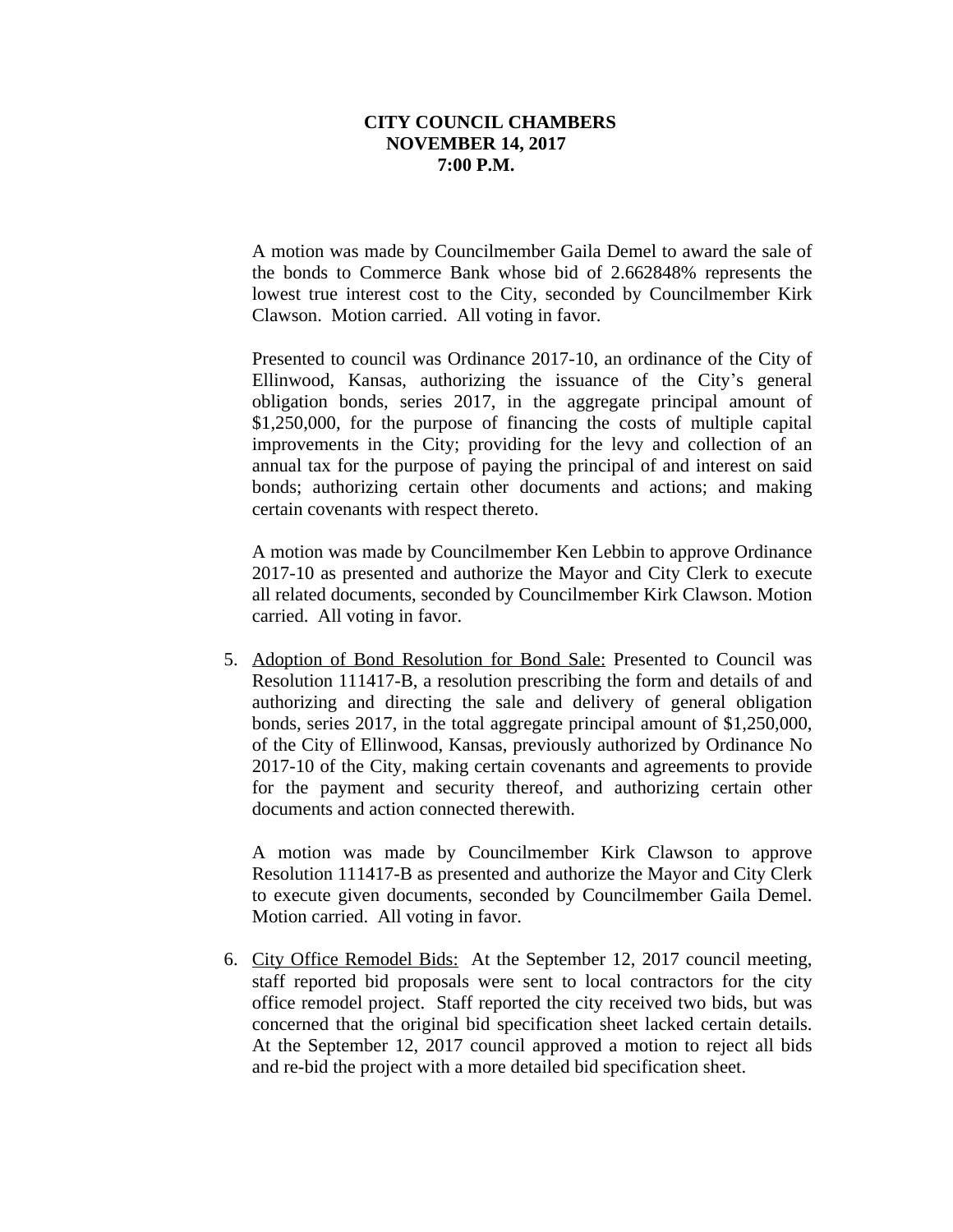Presented to council were the following bids, based upon the new bid specifications:

| Lyle Bryant Construction           | \$18,865.00 |
|------------------------------------|-------------|
| Birzer & Stickney Home Improvement | \$21,325.00 |

A motion was made by Councilmember Kirk Clawson to accept the bid from Lyle Bryant Construction in the amount of \$18,865, seconded by Councilmember Gaila Demel. Motion carried. All voting in favor.

Also presented to council as part of the City office remodel project was a quote from H & B Communications to update the city office phone system in the amount of \$2,763.55. This would provide for additional services, such as caller id, voice mail and 84 button expansion module.

A motion was made by Councilmember James McCormick to approve the quote from H  $\&$  B Communications in the amount of \$2,763.55 to update the city office phone system, seconded by Councilmember Gaila Demel. Motion carried. All voting in favor.

7. Wolf Pond Water Well Replacement: Staff explained the water well at Wolf Pond that maintains the water level in the pond has failed. Staff feels the best option is to drill a new well next to the old one. He explained that a new pump and motor will also need to be purchased. Presented to council was a quote from Rosencrantz-Bemis Drilling Co. in the amount of \$9,857.92 to replace the water well, including a new pump and motor.

A motion was made by Councilmember Gaila Demel to approve the quote from Rosencrantz-Bemis Drilling Co. in the amount of \$9,857.92, seconded by Councilmember Ken Lebbin. Motion carried. All voting in favor.

8. Addressing of Airport Road: Staff explained the need to create addresses for the buildings located at the airport has increased as more buildings are being placed in this area. Staff has worked with the Barton County mapping department and Barton County Communications and all agree the City should address this location following the guidelines the county uses for all roads located in the county outside of any city limits. Presented to council was Ordinance 2017-11, an ordinance designating the roadway as NE 6 Road in the City of Ellinwood, Barton County, Kansas.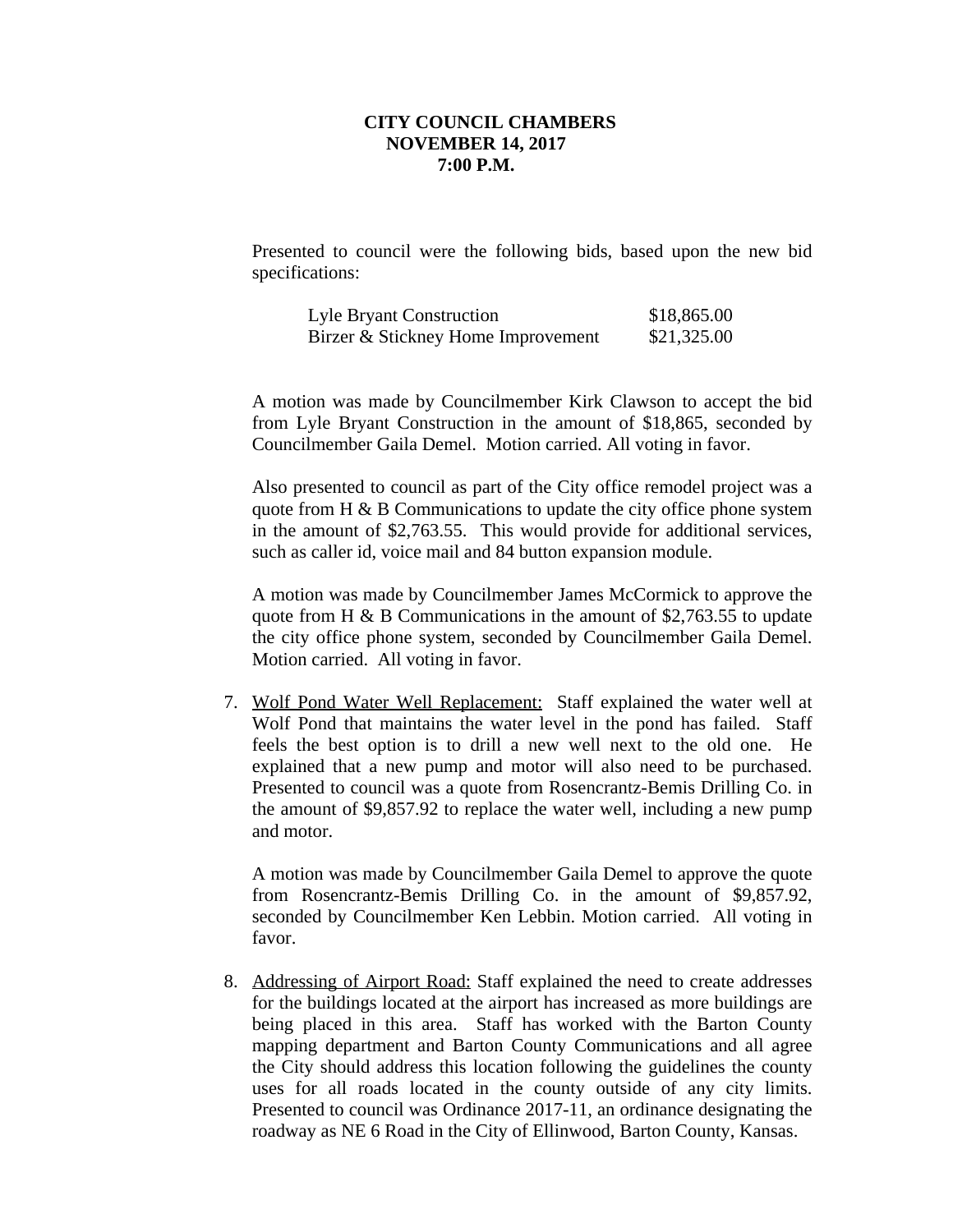A motion was made by Councilmember Ken Lebbin to approve Ordinance 2017-11 as presented, seconded by Councilmember Alan Brauer. Motion carried. All voting in favor.

9. City Attorney Contract: Presented to council was an updated City Attorney contract with some minor changes to the existing agreement for legal services, including timing of payment.

A motion was made by Councilmember Gaila Demel to approve the updated City Attorney Contract, seconded by Councilmember Kirk Clawson. Motion carried. All voting in favor.

# H. **REPORTS**:

- 1. Municipal Court Report: Presented to Council was the Municipal Court Report for October, 2017.
- 2. Utilities Production Report: Presented to Council was the Utilities Production Report.
- 3. Staff Reports:
	- a) Staff reported the city crews completed tree trimming last week and are currently working on Christmas lights and the Fantasy Village which will be up before Christkindlmarket.
	- b) Staff reported the water main project on West 1<sup>st</sup> street is almost completed. The street department has been working on street sweeping.
	- c) Staff reported 3 employees will be attending a power plant school this week.
	- d) Staff reported staffing concerns in the EMS department.
	- e) Staff gave an update to the KDOT project and explained that once striping gets done, then everything can be opened up from the stoplight going east. Staff explained the contract deadline has been extended until February 15, 2018.